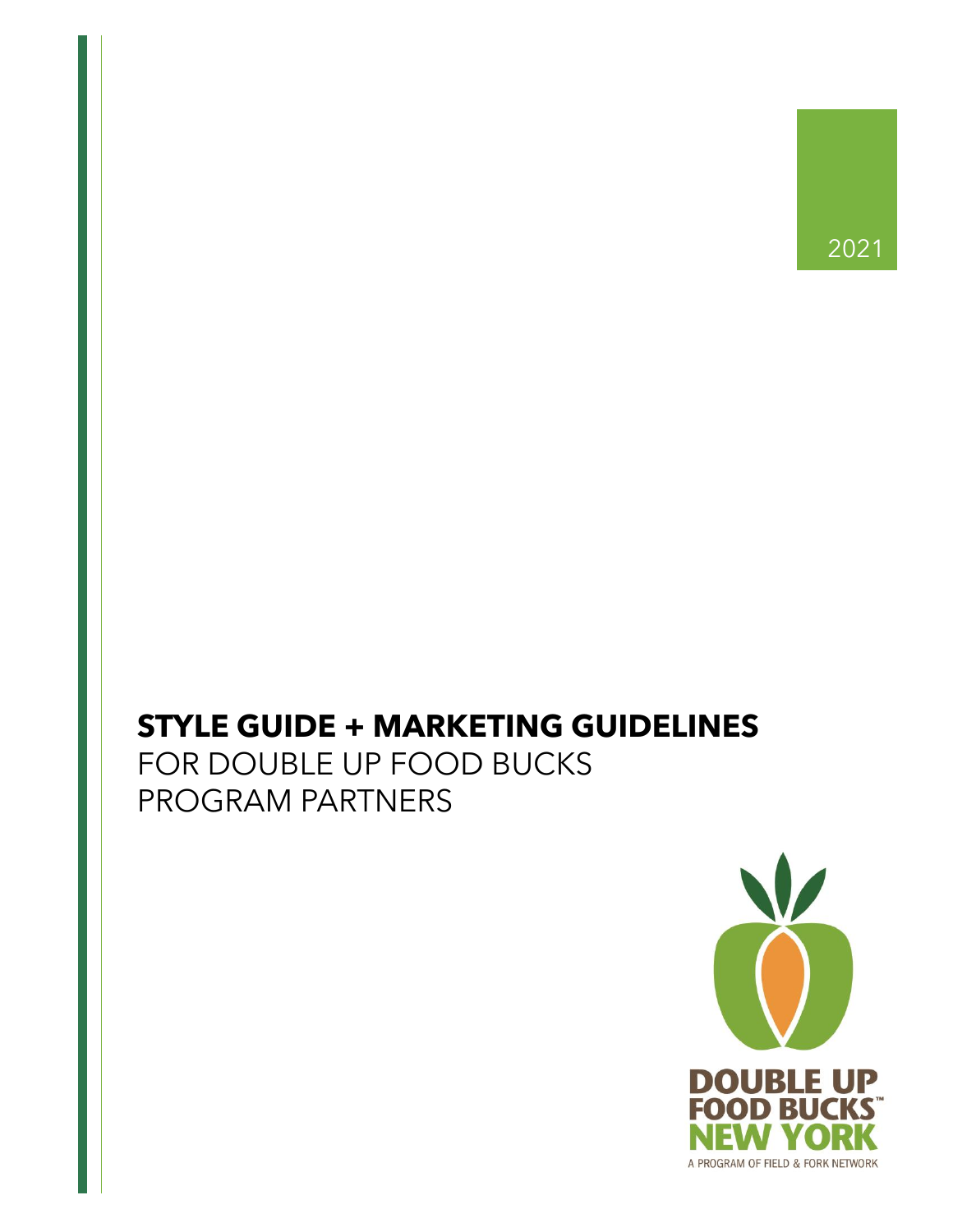#### INTRODUCTION

#### WHY A STYLE GUIDE?

With more than 130 unique sites across 23 counties in New York State, Field & Fork Network has developed guidelines for its Double Up Food Bucks program to ensure a strong identity system that eliminates confusion in the minds of target audiences and strengthens our organization.

Consistency in the use of the program logo and other elements will help consumers recognize that a particular communication involves Double Up Food Bucks, creating an image of cohesiveness and competence.

This guide can help you follow a uniform style for any type of document you create, including:

- Web, email and social media
- Marketing materials
- Training materials
- Presentations
- Letters
- Proposals
- Grant applications

#### USAGE POLICY

Although the use of this guide is not mandatory for Field & Fork Network partners and program participants (i.e. market managers and vendors), it is strongly encouraged.

#### EDITORIAL STYLE

#### PROPER NAMES

#### OUR NAME

The proper name and spelling of our organization is "Field & Fork Network." "Field and Fork Network" is acceptable in cases where the ampersand character is unavailable.

Never use "Field & Fork" or "Field and Fork." Using "The" before name is also unnecessary.

Double Up Food Bucks New York is a program of Field & Fork Network.

#### THE PROGRAM

The full name Double Up Food Bucks must be prominent in first reference. The preferred shorthand after the first full reference is Double Up.

"The" may be used when writing "The Double Up Food Bucks program".

Acceptable variations include:

- Double Up Food Bucks New York (DUFB)
- Double Up (DU)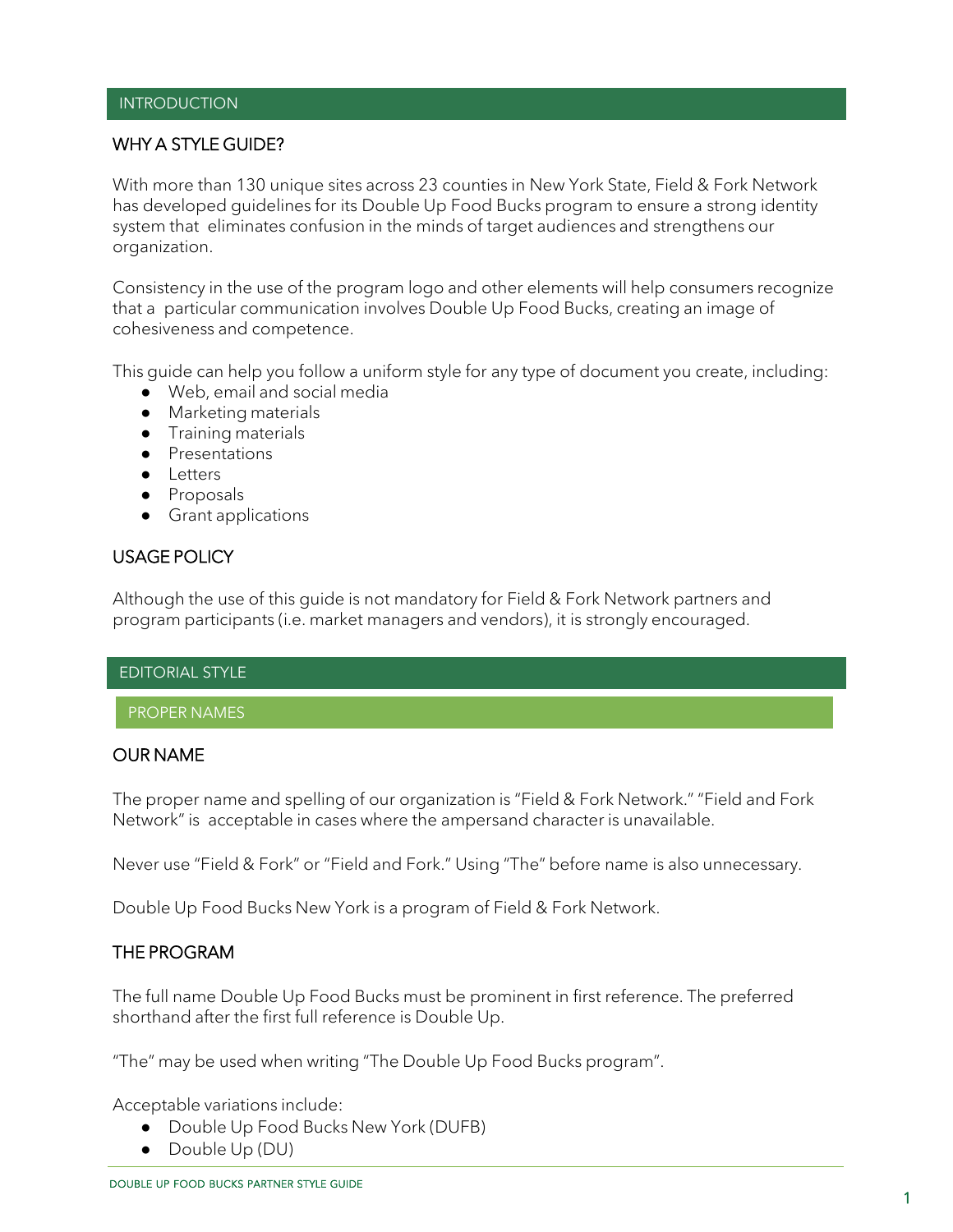### EDITORIAL STYLE

#### STYLE PREFERENCES

#### DO'S/FACTS

May be referred to as Double Up Food Bucks, Double Up Food Bucks New York, or Double Up. Appropriate abbreviations: DUFB, DU

Field & Fork Network administers the Double Up Food Bucks NY program. When referring to the managing organization: Should always appear as Field & Fork Network - do not spell out 'and' unless symbols are not allowed.

Appropriate abbreviations: F&FN, FFN

We are a nutrition incentive program.

Address the benefit of what a user gets out of the program vs. saying how the program "helps" someone (ex. DUFB allows people to put healthy food on the table for their families vs. DUFB helps SNAP users feed their family).

# DON'TS/FICTION

May not be referred to as Double Up Bucks, Food Bucks, or anything other than what has been provided.

May not be referred to as a "state" and/or NYS program – we are not managed by or receive NYS funding.

Should not be labeled as a part of SNAP – we are an incentive program that works in conjunction with the benefits of SNAP.

We are not a product or service, or an emergency food program (like food pantries).

Use language that insult or insinuates a "savior complex" as if SNAP users are people that are accepting a handout (ex. DUFB gives those on SNAP the ability to feed their families).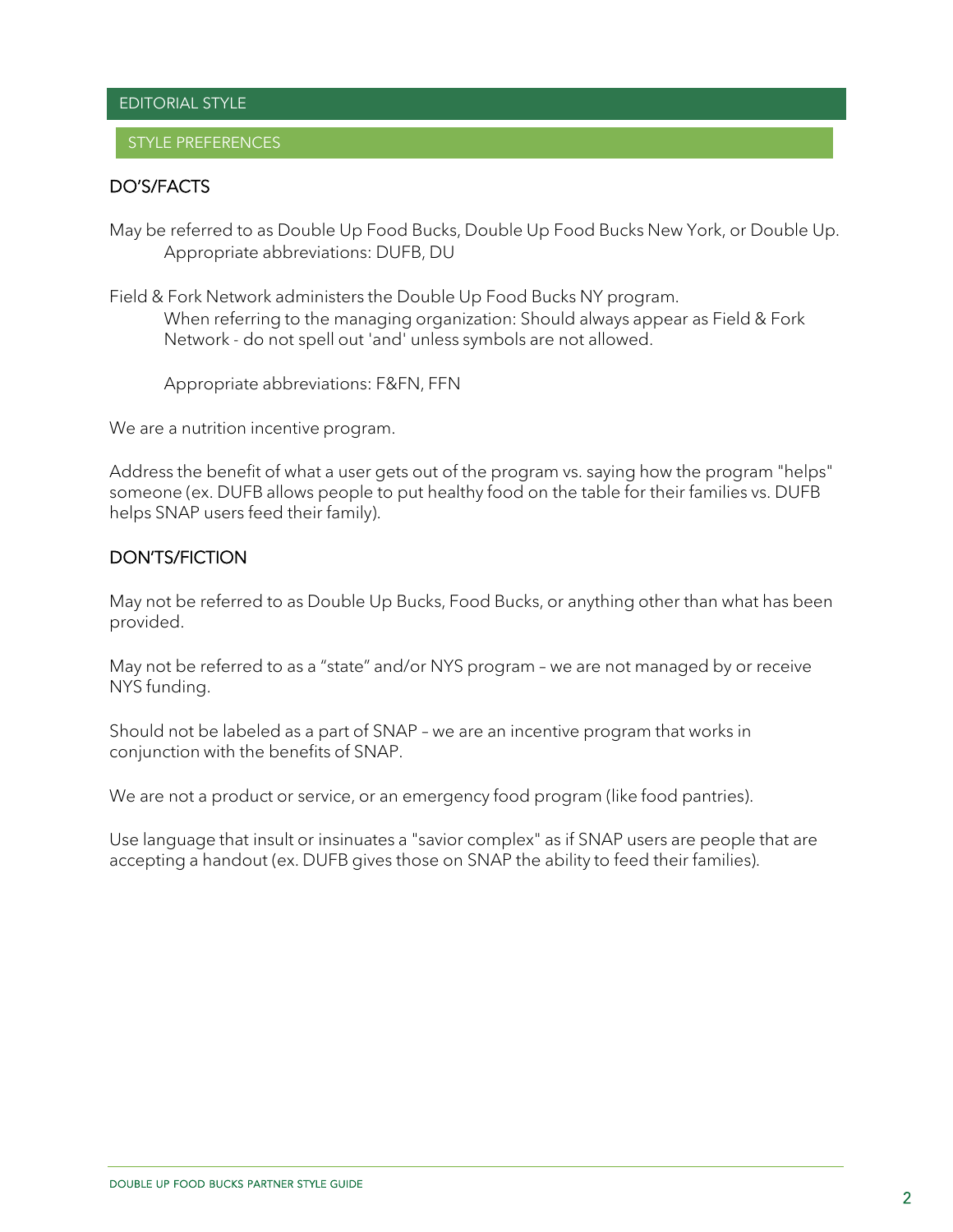# EDITORIAL STYLE

# TALKING POINTS

Stretch your food dollars/budget to double SNAP dollars for fresh fruits and veggies.

Double Up is a win for all - low-income consumers eat more healthy foods, local farmers gain new customers and make more money, and more food dollars stay in the local economy.

Double Up implements innovative technology solutions to keep safe, secure and efficient implementation.

Double Up meets people where they are in their neighborhood.

Earn a dollar-for-dollar match on SNAP purchases, eligible towards fresh fruits and veggies.

Purchasing affordable, fresh, local produce with Double Up supports local farmers.

For every dollar spent with Double Up, \$2.10 goes into supporting the local economy.

# KEY PHRASES

Earn free money Stretch food dollars Increase purchasing power Dollar-for-dollar match Boost local economies

| <b>ACCEPTABLE</b>                                | <b>AVOID</b>              |  |
|--------------------------------------------------|---------------------------|--|
| Shoppers, Participants, Customers                | Recipients                |  |
| Avoid talking around people (specifically users) | Use pronouns like "they"  |  |
| If you use SNAP, Spend your SNAP benefits        | SNAP users, those on SNAP |  |
| Earn, Save                                       | Get                       |  |
| Redeem, spend                                    | Trade                     |  |
| Enriching lives, assist, provide                 | Help                      |  |
| Low-income                                       | Poor, below poverty line  |  |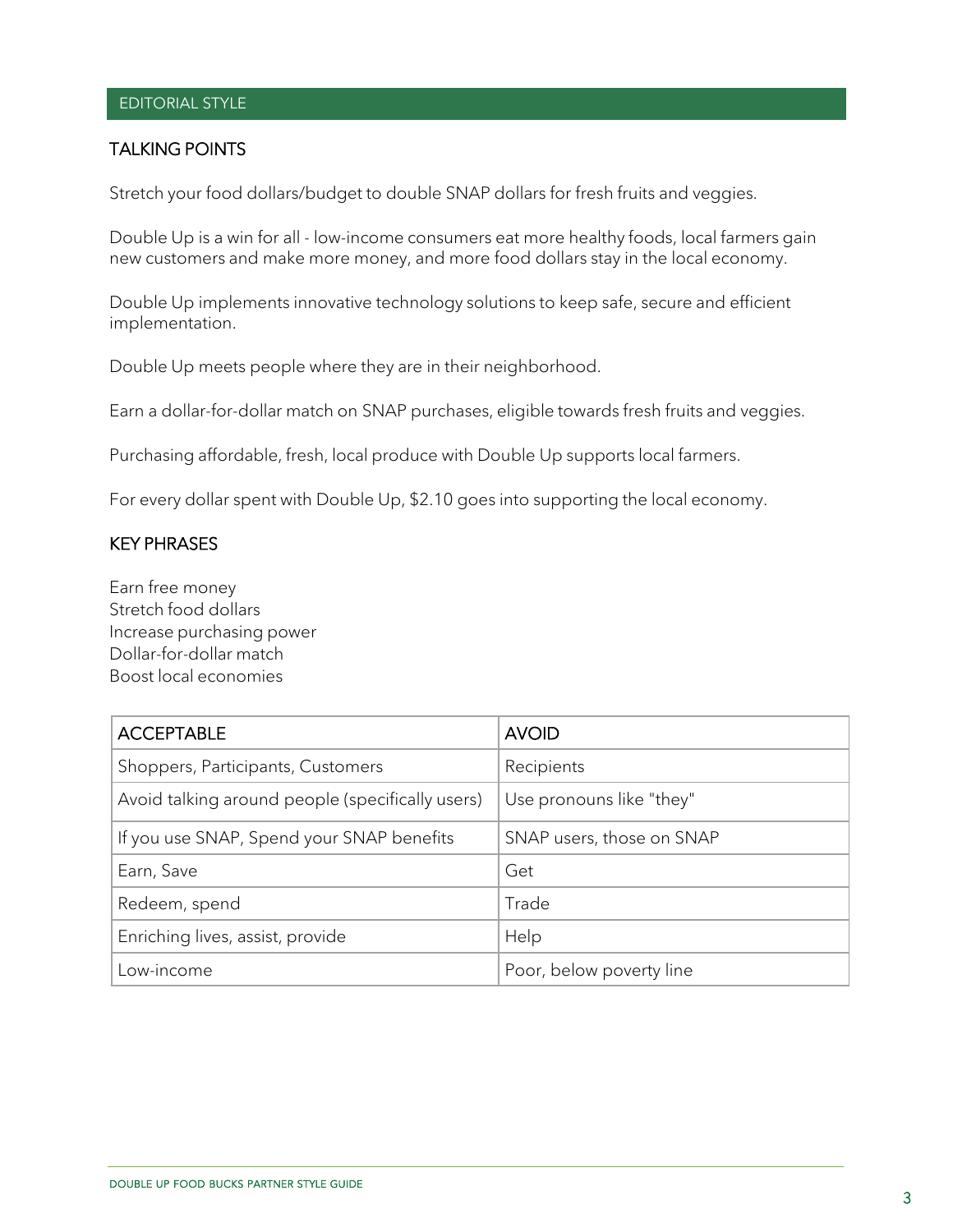# VISUAL STYLE

# LOGOS

The Double Up Food Bucks logo is a visual representation of this healthy food incentive program. Consistent and proper use is important to foster awareness and recognition of the program among both potential consumers and advocates.

The primary and preferred use of the Double Up logo is in full color against a solid white or light-colored background.<sup>1,2</sup>

Against a photograph or busy background, place the logo inside of a white circle and use a stroke (an outline that can be filled in with color) around the circle.<sup>3</sup>

On a white background, you may also display the logo in all black. <sup>4</sup>On a dark background, the logo can appear in all white.<sup>5</sup>

Please refrain from making our logo smaller than with 6-point size font and use discretion when reducing the size of the logo without text.

It is preferred that logo with "A Program of Field & Fork Network" should be used in all external communications but may use logo without where spatial limitations apply and internal materials.

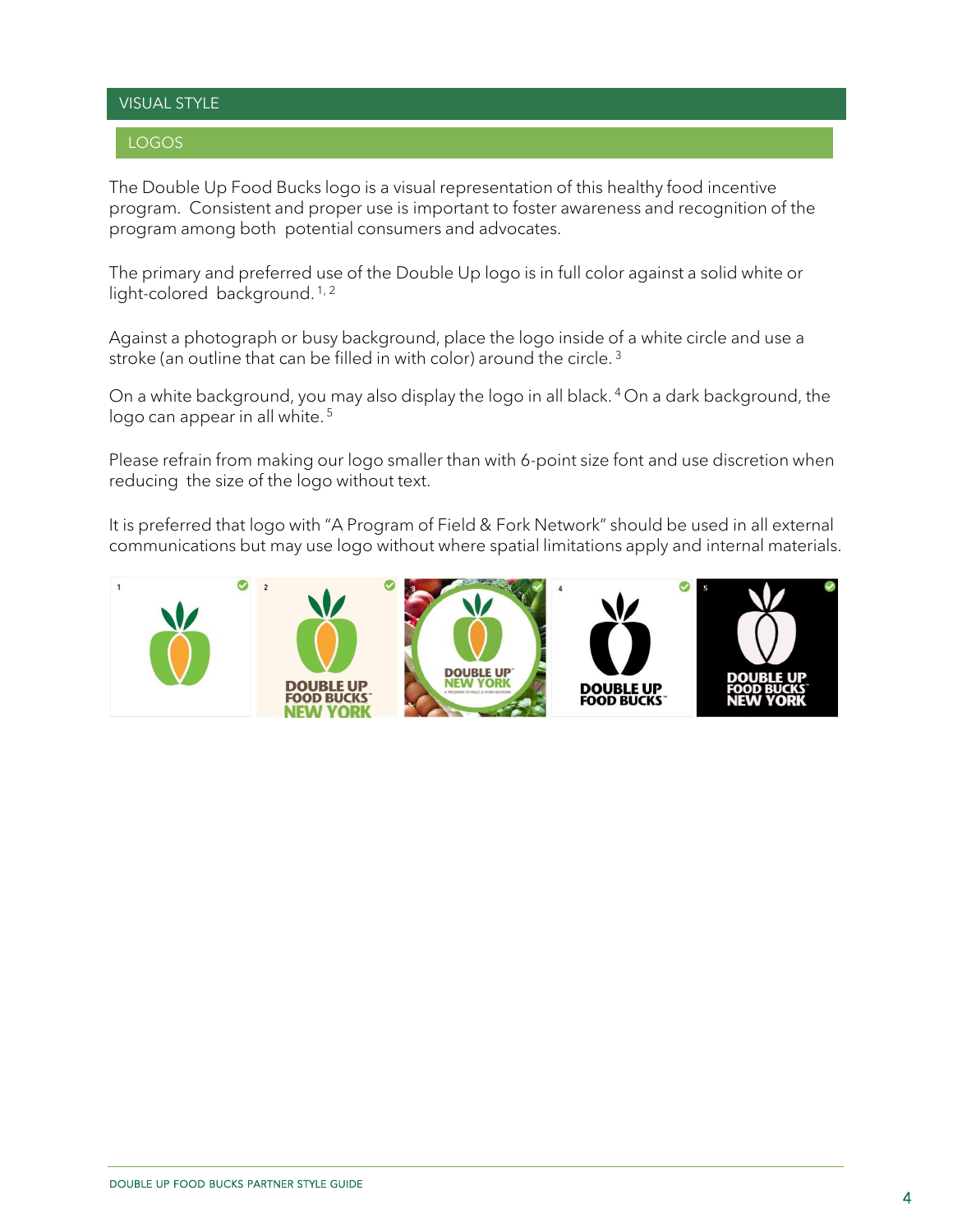# VISUAL STYLE

# Please DO NOT:

- 1. Change the logo's orientation.
- 2. Fail to give the logo adequate spacing.
- 3. Change the alignment, spacing, or size of individual logo elements.
- 4. Re-arrange the logo's elements.
- 5. Display the logo without the trademark (TM) symbol.
- 6. Change any of the logo's fonts.
- 7. Add effects to the logo such as, but not limited to, shadows, bevels, and glows.
- 8. Use the logo against a photograph or busy background without placing inside of a white circle with a stroke.
- 9. Place the logo inside of a circle when not against a photograph or busy background.
- 10. Change any of the logo's colors.

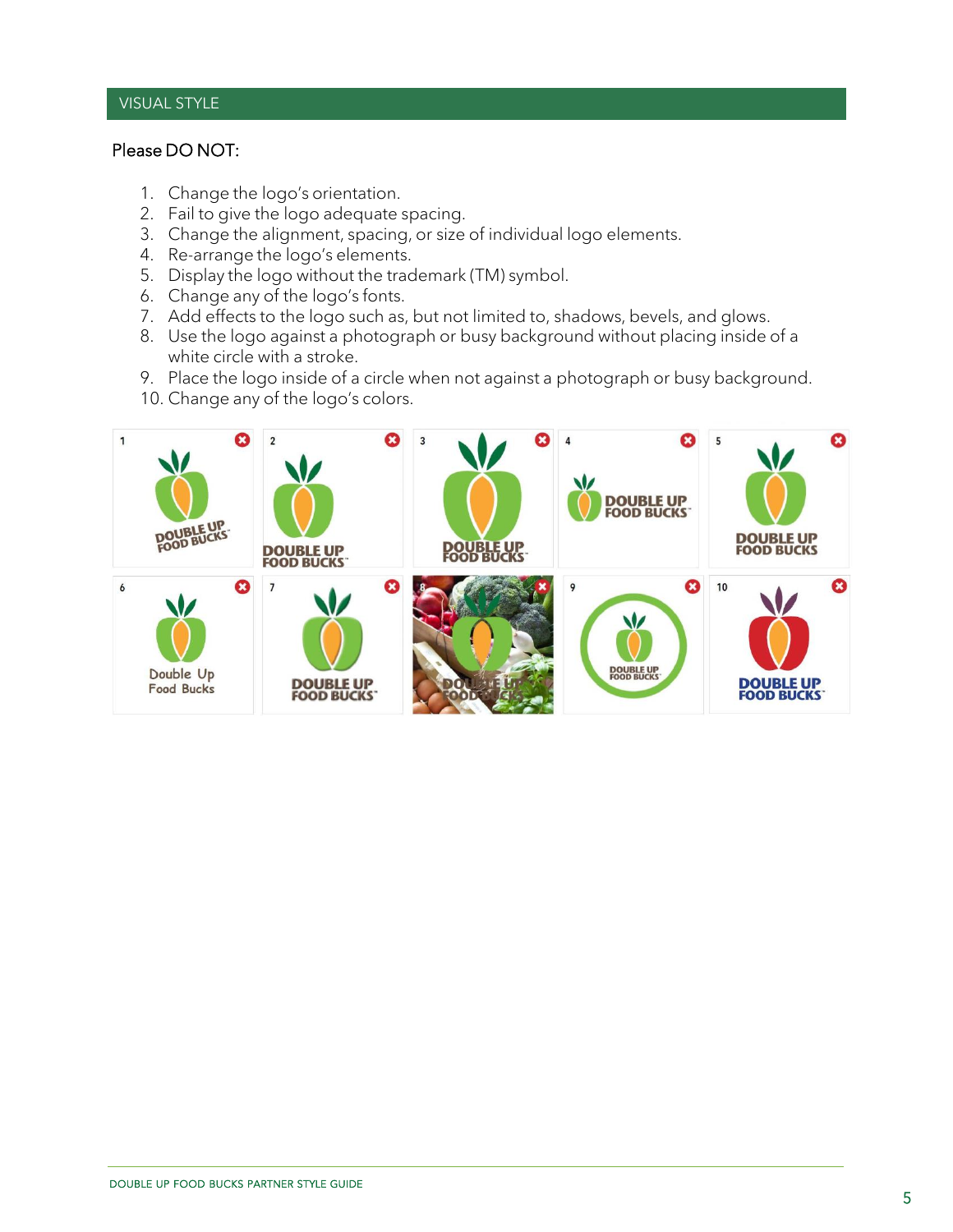# VISUAL STYLE

# TYPOGRAPHY

Our font family is Avenir; please use it in all external communication applications.

Avenir LT Std 45 Book Avenir LT Std 65 Medium

*Avenir LT Std 45 Book Avenir LT Std 65 Medium*

Avenir LT Std 45 Book Avenir LT Std 65 Medium

*Avenir LT Std 45 Book Avenir LT Std 65 Medium*

The Arial font family is an appropriate substitution when the Avenir font family is unavailable.

# COLOR PALETTE

These colors are considered the official Double Up Food Bucks brand colors and may be used both in printed collateral and digital products.

Note: Hex codes (#) and RGB values (x/x/x) are for the web or other digital applications.

| $\circ$<br>Log |            |           |            |           |
|----------------|------------|-----------|------------|-----------|
|                | #81B553    | #2E774D   | #EC9D44    | #705F53   |
|                | 129-181-83 | 46-119-77 | 236-157-68 | 112-95-83 |

| Complimentary |             |           |
|---------------|-------------|-----------|
|               | #BBE0F7     | #861847   |
|               | 187-224-247 | 134-24-71 |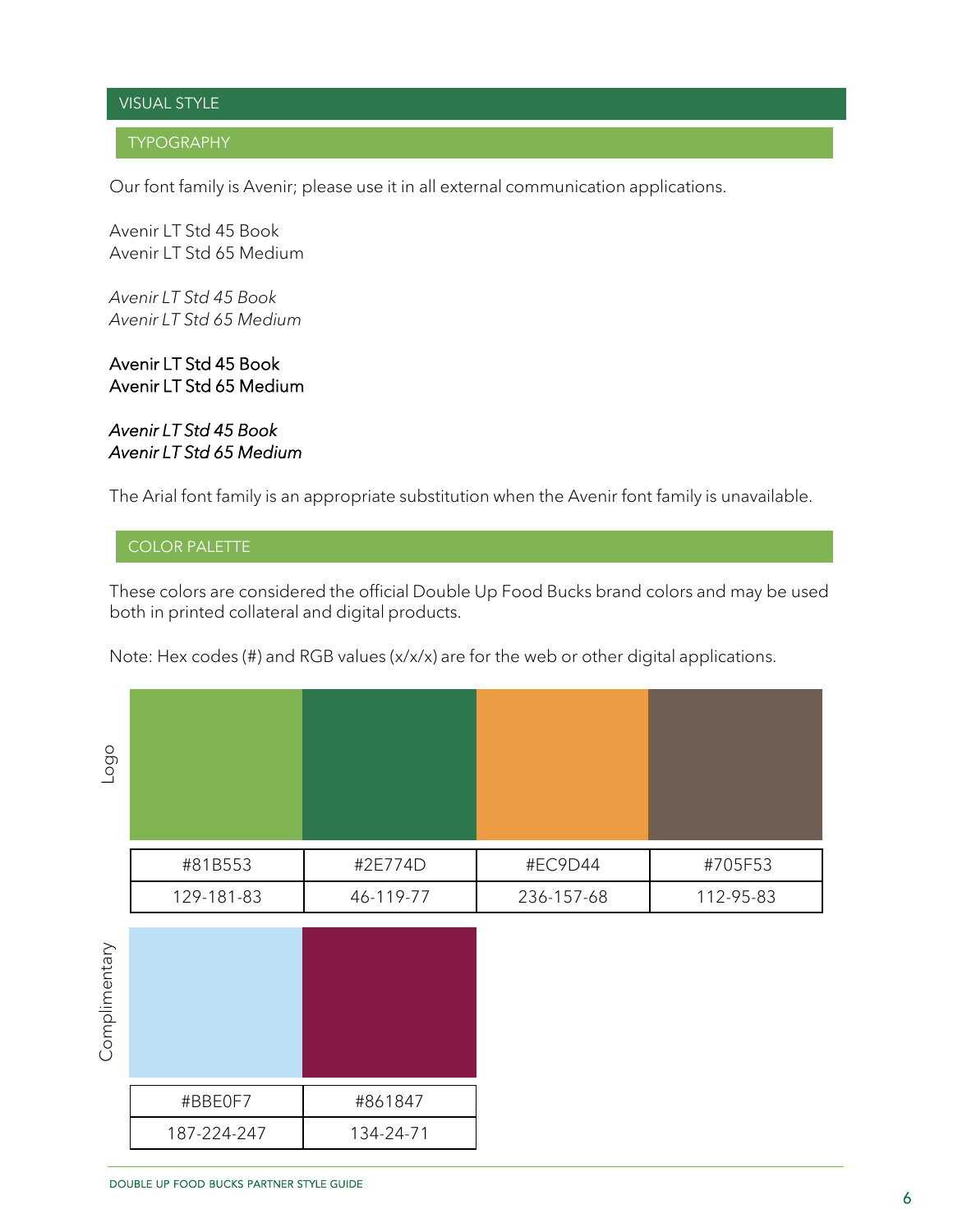#### PROMOTIONS TOOLKIT

#### BOILERPLATE

Double Up Food Bucks is a nationwide fruit and vegetable incentive program, servicing millions of low-income SNAP (Supplemental Nutrition Assistance Program) users with a dollar-for-dollar match to increase affordability and access to fresh healthy foods at farmers markets, CSAs, farm stands, mobile markets, and grocery stores. In New York State, Double Up has contributed to 1.1 million pounds of healthy food sales to over 24,000 customers, at more than 130 sites spanning 28 counties.

# EMAIL SIGNATURE

Let email recipients know that Double Up Food Bucks is supported or available on site. Include at the end of normal email signature.



**DOUBLE UP FOOD BUCKS ACCEPTED HERE Visit www.doubleupnys.com + Follow @doubleupnys to learn more!**



**WE SUPPORT DOUBLE UP FOOD BUCKS Visit www.doubleupnys.com + Follow @doubleupnys to learn more!**

#### RADIO AD

Leverage 30-second radio spot, recorded for Summer 2020, featuring sports reporter Sal Capaccio. Recording available spotlights doubling SNAP money to purchase fresh produce grown by NY farmers which helps families and local economies.

#### SOCIAL MEDIA

Refer to [www.doubleupnys.com](http://www.doubleupnys.com/) or @doubleupnys on Instagram and Facebook when possible. The answers and resources to most questions people are looking to get answered are there.

Images can help generate more engagement. Use real-life photos of markets/stores, Double Up signage and vendors, produce, and customers (with written approval). Illustrated fruits and vegetables are ok.

Utilize quotes/testimonials that show positive program participation.

SNAP facts, produce facts, and industry news/events are appropriate to be shared.

Utilize hashtags: #doubleupfoodbucksny #doubleup #doublemybucks #doubleupforhealth Channels: Instagram @doubleupnys, Facebook @doubleupfoodbucksny

Recycle generic Double Up Food Bucks posts for social media channels. Exact captions can be used or follow Style Preferences to create variants relevant to a specific site.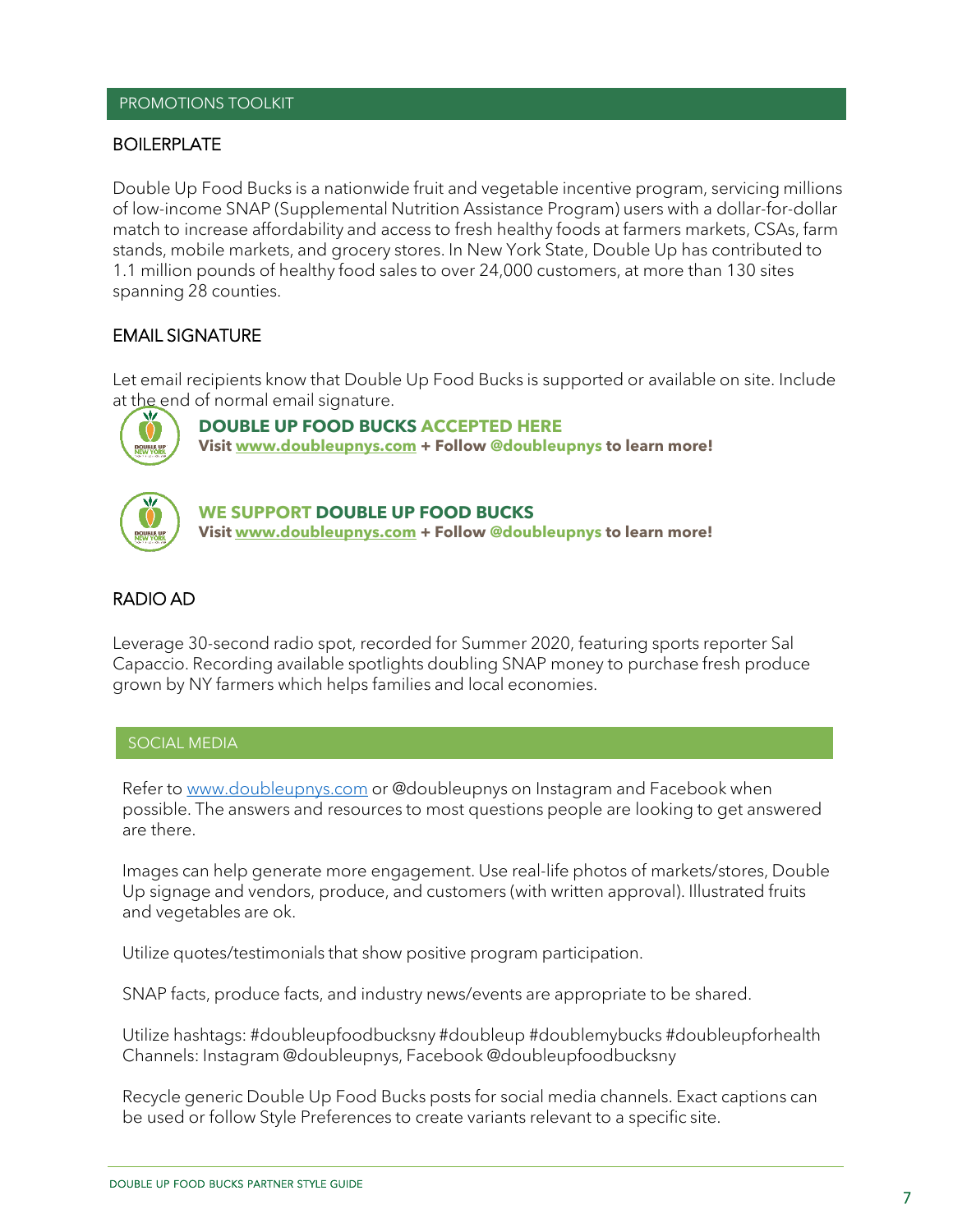#### PROMOTIONS TOOLKIT



This nutrition incentive program gives shoppers \$1 for every \$1 spent with SNAP (aka food stamps), so you can purchase even more produce. A match of up to \$20 a day could mean \$40 for healthy foods. Why is this important? Because too many people don't have access, even with government aid, to the amount of healthy food needed to support families.

How does it work? Double Up Food Bucks is a nutrition incentive program that matches SNAP benefits dollar-for-dollar, making fruits and vegetables more affordable so you can pick up all the family favorites. Sign up is free and dollars never expire!

| GET                                                                                |                             | MORE F<br>OUR MONEY      |                                       |
|------------------------------------------------------------------------------------|-----------------------------|--------------------------|---------------------------------------|
| <b>HOUSEHOLD</b><br><b>SIZE</b>                                                    | <b>IBZ S</b><br><b>SNAP</b> | <b>DOLLAU</b><br>NGC YOM |                                       |
| 1                                                                                  | \$264                       | \$408                    |                                       |
| 2                                                                                  | \$374                       | \$748                    |                                       |
| 3                                                                                  | \$535                       | \$1,070                  |                                       |
| 4                                                                                  | \$680                       | \$1,360                  |                                       |
| 5                                                                                  | \$807                       | \$1,614                  | <b>MATCH</b><br><b>APPLICABLE</b>     |
| 6                                                                                  | \$909                       | \$1,938                  | <b>ON PRODUCE</b><br><b>PURCHASES</b> |
| 7                                                                                  | \$1,071                     | \$2,142                  | <b>ONLY</b>                           |
| 8                                                                                  | \$1,224                     | \$2,448                  |                                       |
| For each                                                                           |                             | $$306 +$                 |                                       |
| additional                                                                         |                             |                          |                                       |
| member                                                                             |                             |                          |                                       |
| *Exact match based on maximum SNAP redemption of \$20 per day (varies by location) |                             |                          |                                       |

Double your benefits, Double your healthy food, Double Up now! For every dollar spent with SNAP, up to \$20\* a day, Double Up gives a dollar - turning \$20 into \$40 to use towards produce purchases. See doubleupnys.com and participating locations for more details. \*Varies by site\*



You're at your local market. You have your Double Up Food Bucks. Now what can you buy? Choose unprocessed, fresh produce and get rewarded every time!

#### DOUBLE UP FOOD BUCKS PARTNER STYLE GUIDE